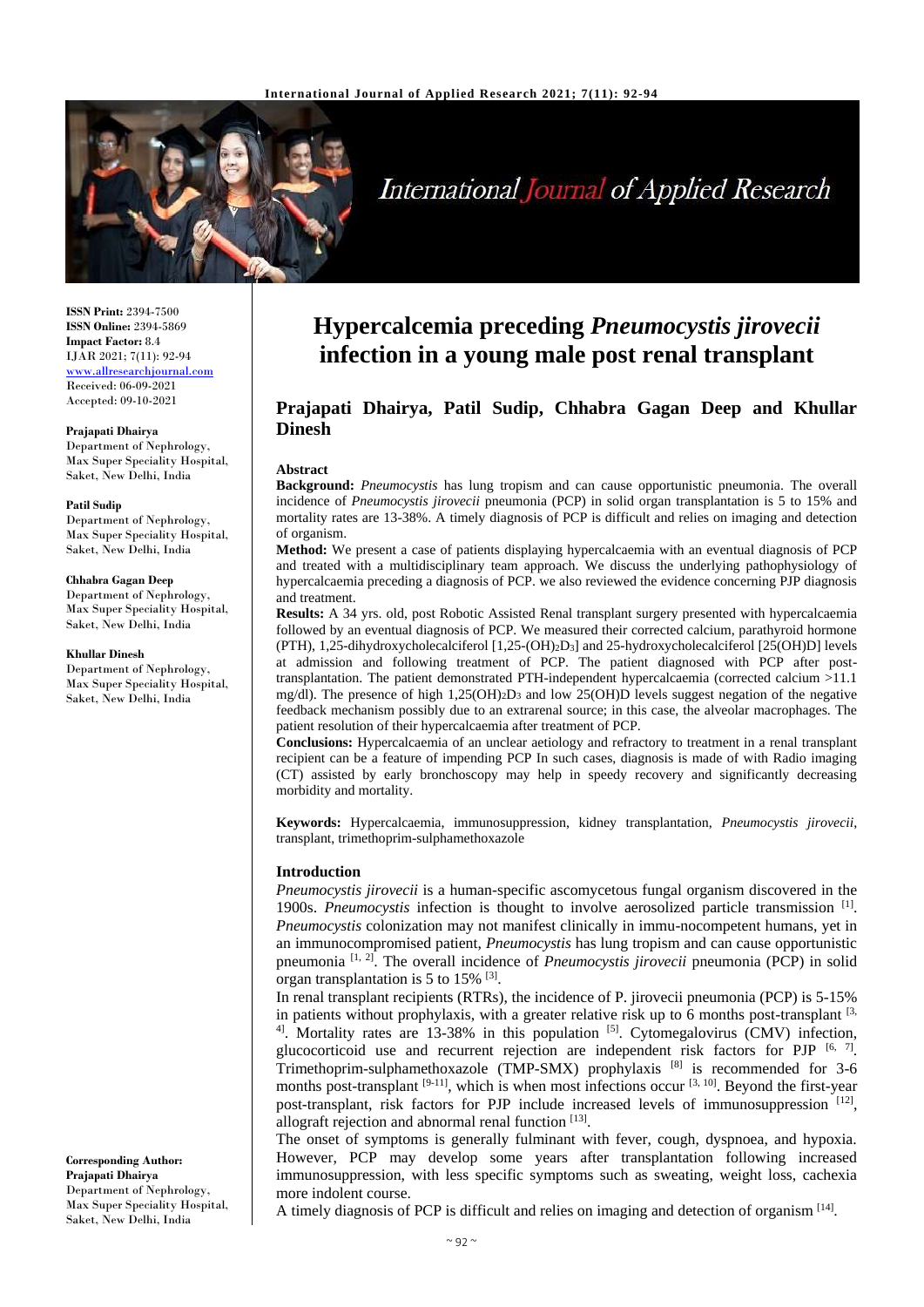#### **Case report**

A 34 years old male, post renal allograft recipient who came with graft dysfunction and fever, dyspnoea and loose stool: On examination bilateral crepts present, was found to have hypercalcemia and eventual diagnosis of *Pneumocystis jirovecii* Pneumonia was made.

#### **Summary**

A 34 yrs. old, post Robotic Assisted Renal transplant surgery in 11th April 2016 with stable baseline sr. creatinine of 1.8 to 2.2 mg/dl presented with fever, dyspnoea, decreased appetite and fatiguability along with loose stool and increased in creatinine to 3.4 mg/dl. On evaluation, he was found to have hypercalcemia (corrected calcium-11.1 mg/dl) and i-PTH-2.3. He was treated with intra venus hydration. His Serum CMV and BK PCR came negative, Xray chest and USG graft Doppler was normal. After initial improvement, his creatinine started increasing (3.4→2.9- >5). His graft biopsy revealed ATN with evolving ACR. His HRCT chest revealed mosaic attenuation? fluid overload and BCM analysis showed overhydration of 2.6 L. patient

was afebrile and inj. Methylprednisolone 4 doses-250 mg each were given. He responded, and creatinine decreased to 3.2 mg/dl. He was discharged but had to be readmitted within a week with increasing creatinine (3.2 to 4.2, mg/dl) and hypercalcemia (corrected calcium 13.6 mg/dl). His repeat graft biopsy was s/o recovering ATN. His serum calcium level remained at upper level despite adequate antihypercalcemic measures.1,25(OH)<sub>2</sub> VIT D were 187 (47.6-190.32 pmol/l). and repeat i-PTH, was 5.8. His serum ACE levels were normal. X- ray chest showed Rt, midzone opacity, Hence repeat HRCT was done which showed resolution of previous findings, but new atelectasis and consolidation in right middle lobe (not present in previous scan). BRONCHOSCOPY was done and alveolar lavage came positive for *Pneumocystis* Jiroveci and Klebsiella. *Pneumocystis* jiroveci was confirmed on silver methamine staining. Patients received clindamycin and primaquine and other supporting drugs.

He responded to treatment. After 3 weeks of treatment his serum i-PTH increased to 102.6 and calcium normalised. His HRCT shows complete resolution of lesions.

#### **Table 1:** Investigations

|                              | $1st$ admission ( $15th$ Oct - $27th$ Oct 2017)                     |                     | $2nd$ admission (01 <sup>th</sup> Nov - 10 <sup>th</sup> Nov 2017) |                     |
|------------------------------|---------------------------------------------------------------------|---------------------|--------------------------------------------------------------------|---------------------|
|                              | On discharge                                                        | On admission        | On discharge                                                       | On admission        |
| Haemoglobin                  | 12.1                                                                | 12.0                | 11.7                                                               | 11.0                |
| <b>Total Leukocyte Count</b> | 3900                                                                | 10,100              | 11,700                                                             | 6,300               |
| Sr. Albumin                  | 3.1                                                                 | 3.1                 | 3.2                                                                | 3.9                 |
| Sr. Calcium                  | 10.1 > 11.9                                                         | 10.1                | 12.8                                                               | 9.5                 |
| Sr. Phosphorus               | 5.7                                                                 |                     | 5.5                                                                |                     |
| Sr. I-PTH                    | 2.3                                                                 |                     | 5.6                                                                | 102.6               |
| 25 OH VIT D                  | 45.1                                                                |                     |                                                                    |                     |
| 1,25 OH VIT D                |                                                                     |                     | 187 (47.76-190 pmol/L)                                             |                     |
| Sr, creatinine               | $3.4 \rightarrow 5$ mg/dl                                           | $3.2 \text{ mg/dl}$ | $4.4 \rightarrow 4.8$ mg/dl                                        | $3.7 \text{ mg/dl}$ |
| X-ray Chest                  | Right mid zone opacity                                              |                     |                                                                    |                     |
| <b>HRCT THORAX</b>           | Bilateral mosaic attenuation (Ground glass opacity)? Fluid overload |                     |                                                                    |                     |

**X-ray Chest**



Fig 1: Before admission **Fig 2:** Before discharge